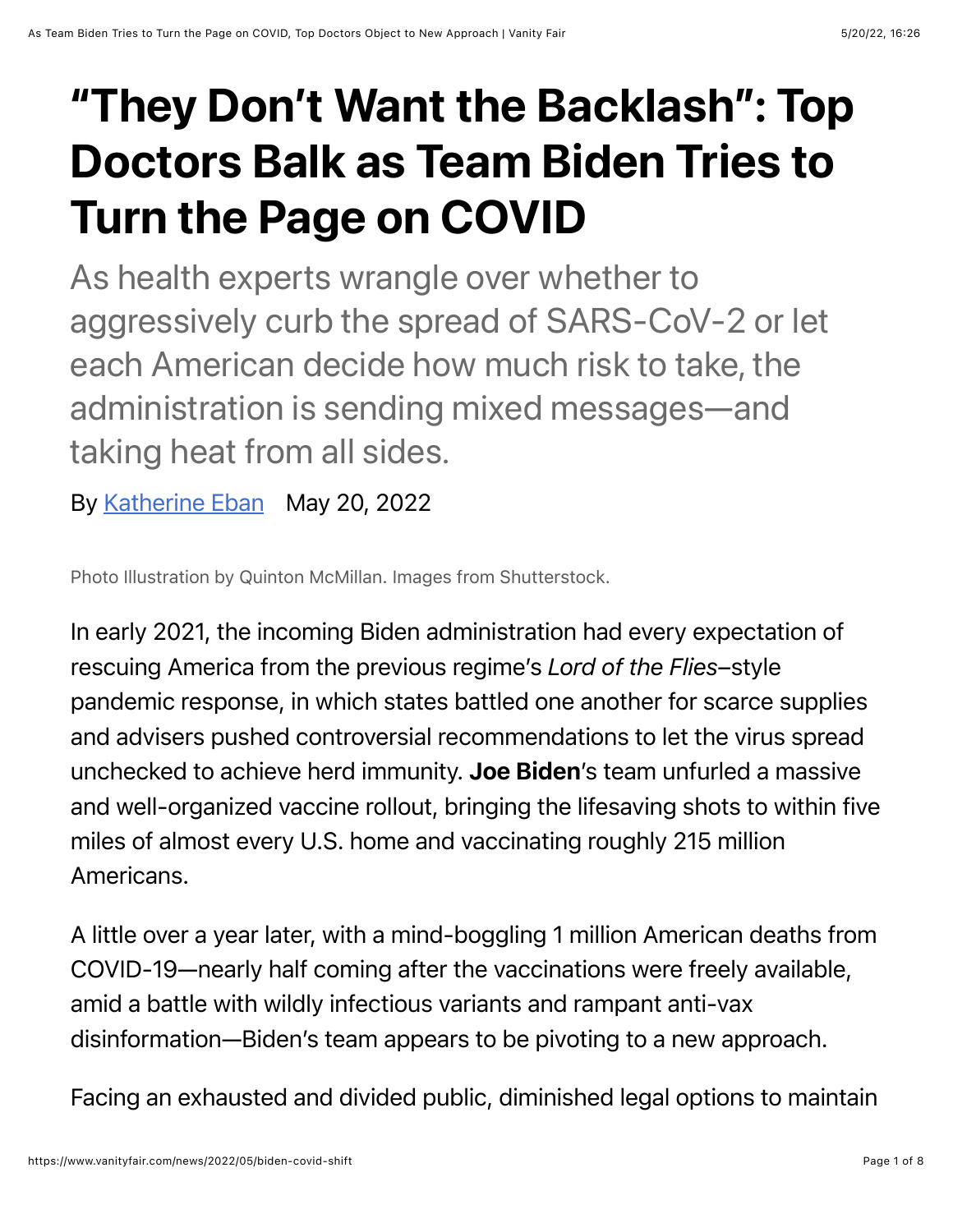vaccine and masking mandates, and ominous polling ahead of the midterm elections, the administration has edged away from top-down efforts to control the spread of the virus. It is aiming to turn the disease into a treatable, survivable condition that doesn't require hospitalization. To make that possible, the administration wants to ensure Americans have access to abundant vaccines, powerful therapeutics such as Pfizer's Paxlovid, and an array of other treatments such as monoclonal antibodies. "If you can target [these tools] to the right people, virtually no one should be dying," a senior administration official told *Vanity Fair.*

With that goal has come a distinct change in how federal officials talk about the pandemic. "You are going to see them shift the messaging around personal responsibility," said Dr. Scott Gottlieb, who served as FDA commissioner under Donald Trump. "'Don't be the jerk that walks COVID into a restaurant. Don't be the careless person that holds a super-spreader event.' They are trying to instigate good behavior on the margins."

*"This virus is in hypermutation mode. This is an ugly virus causing ugly disease."*

But this attempt to transition to a new normal of safely living with COVID-19 faces an immediate obstacle: SARS-CoV-2 itself, which is churning out new and more transmissible variants at an alarming rate. "This virus is in hypermutation mode," said Dr. Rick Bright, CEO of the Pandemic Prevention Institute at the Rockefeller Foundation. "This is an ugly virus causing ugly disease."

The administration is also hearing complaints—both in private and in Twitter screeds—from a formidable contingent of doctors and public health officials who have called foul on both the new approach and the administration's new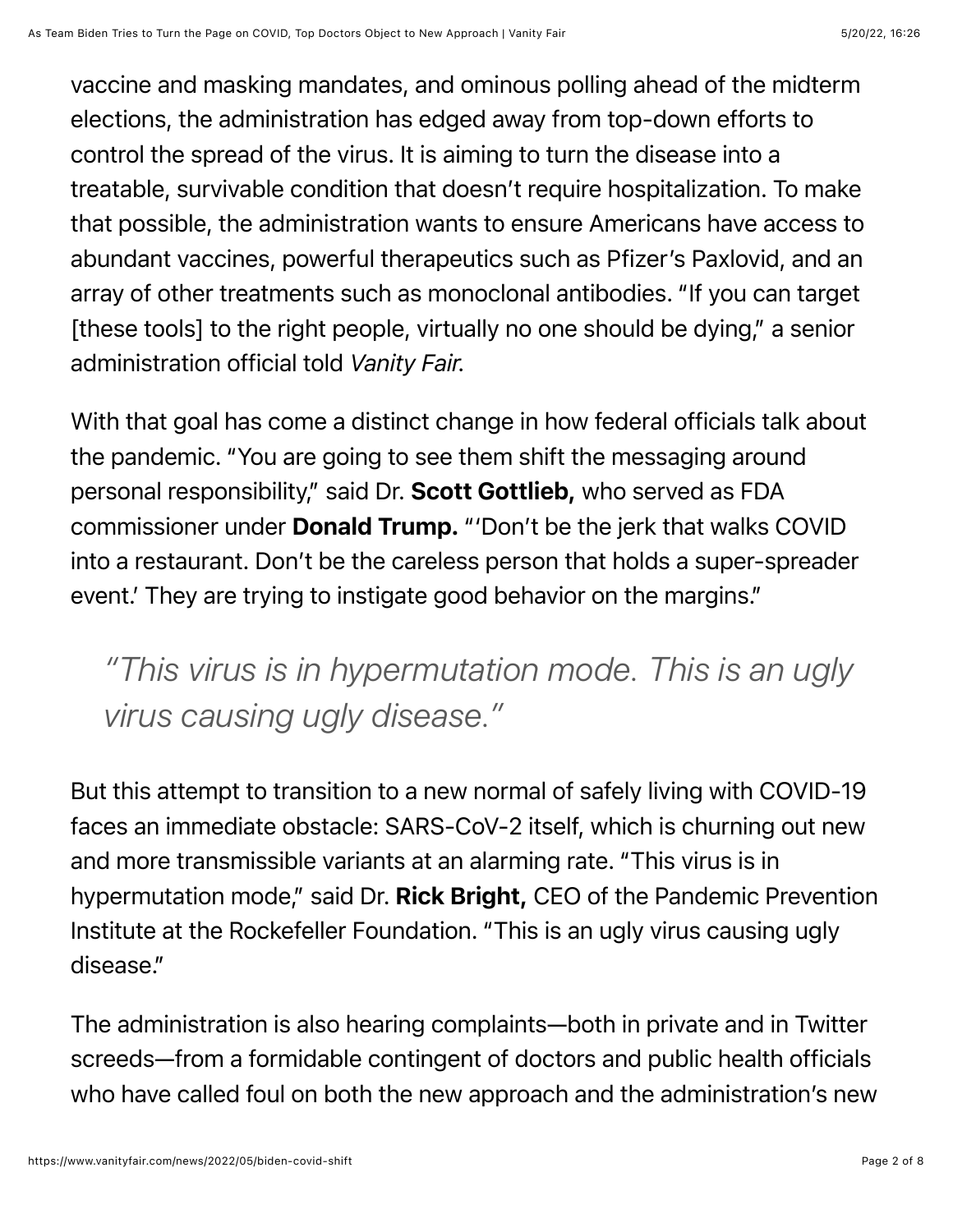## shift in tone.

Gregg Gonsalves, an associate professor of epidemiology at the Yale School of Public Health, thinks the messaging shift has more to do with a "new political era" than with any new scientific or medical reality. He calls it a "rhetorical move in the middle of mass death…. We are still in the midst of a pandemic, with all the uncertainty."

Preventing new infections is still critical, say some doctors and scientists, especially with a virus as dangerous and unpredictable as this one. "You never know: Is this the infection that's going to kill you?" said Michael Osterholm, an epidemiologist and the director of the Center for Infectious Disease Research and Policy at the University of Minnesota. A new analysis [by the nonprofit organization FAIR Health](https://s3.amazonaws.com/media2.fairhealth.org/whitepaper/asset/Patients%20Diagnosed%20with%20Post-COVID%20Conditions%20-%20A%20FAIR%20Health%20White%20Paper.pdf) found that over 75% of patients suffering from long COVID, a constellation of disabling symptoms from fatigue to shortness of breath, initially had a mild or asymptomatic case and were not hospitalized when first diagnosed.

A White House spokesman, Kevin Munoz, told *Vanity Fair,* "The president laid out [a comprehensive, 100-page plan in March](https://www.whitehouse.gov/wp-content/uploads/2022/03/NAT-COVID-19-PREPAREDNESS-PLAN.pdf) that emphasizes COVID-19 isn't over and lays out a detailed road map for how we can continue to protect people from COVID, prevent COVID from being the disruptive feature it has been for so long, and move America forward safely—recognizing that we now have more tools than ever before…and a strong foundation to build on." He added that "countless outside experts" helped the White House develop its plan, but that Congress had so far failed to provide the funding for its continued implementation.

Shortly after Biden took office, his new surgeon general, Dr. Vivek Murthy, began a series of off-the-record calls with influential doctors and public health experts. The confabs functioned as quasi auditions for some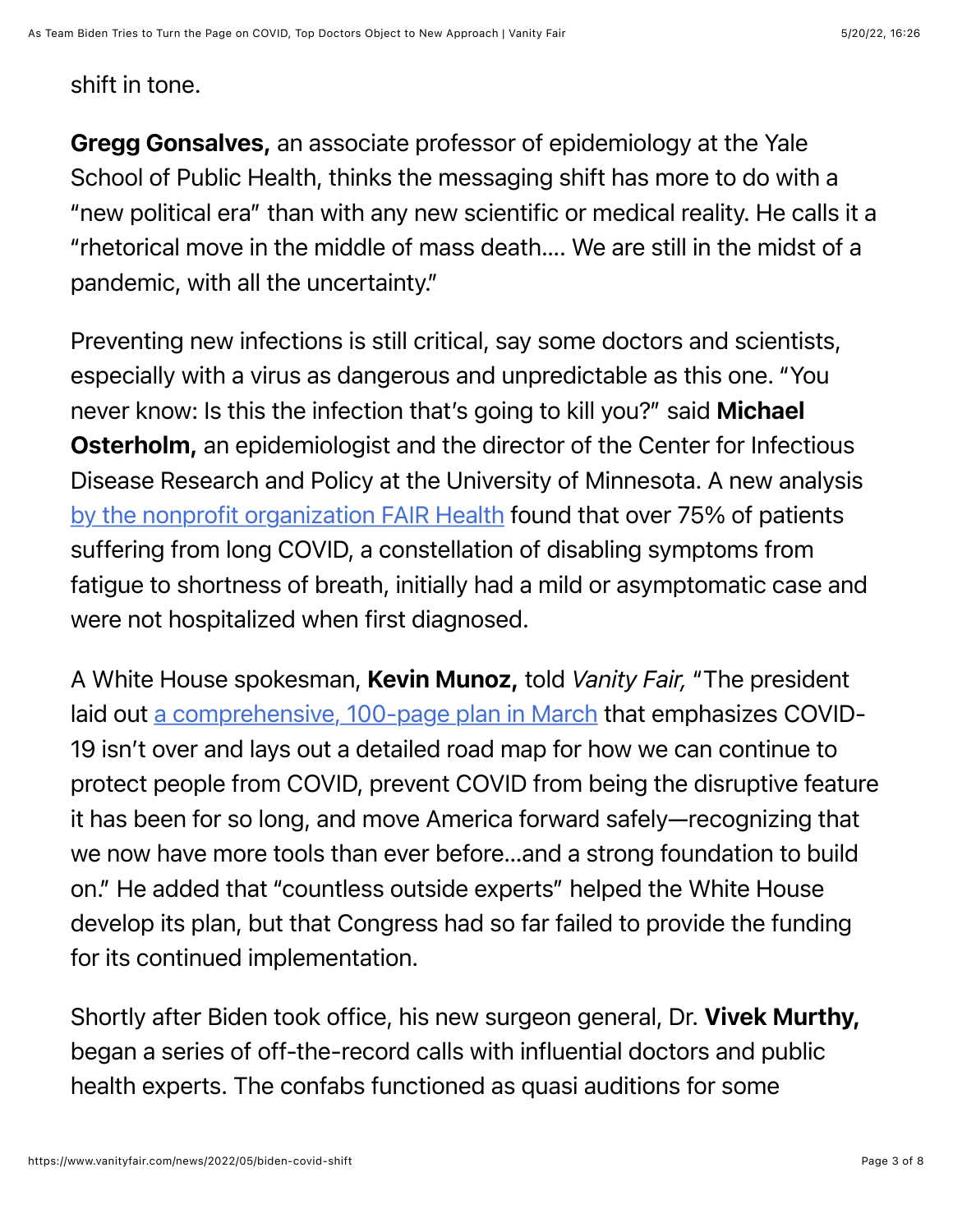attendees who wanted a role in the new administration. But they also allowed Team Biden to keep medical influencers on message and have them air criticisms behind closed doors before going public. "I find the calls to be kind of pointless and useless, except I felt special being invited," said one doctor who attends them.

More recently, the medical huddles have become something else: a venue for frustrated exchanges between administration officials and doctors over the fundamental goal of federal COVID policy, according to half a dozen participating doctors who spoke to *Vanity Fair.* Is the objective to prevent COVID-19 infections nationwide, or simply to allow Americans to choose the level of risk that is right for them, so long as hospitals don't become overrun?

On a May 5 call, dozens of doctors listened as the White House's recently appointed COVID-19 czar, Dr. Ashish Jha, enumerated the limits of a federal pandemic response that had run out of money. Without new congressional funding, Jha explained to the group, the supply of monoclonal antibodies and vaccines would dwindle and not all treatments would continue to be covered by COVID-19 relief funds.

 *"Where's the siren for this pandemic? Where's the voice that tells people, 'If you get infected, it could be financially devastating for you'?"*

The administration wasn't to blame for Congress's failure to fund these measures. But for the doctors on the call fighting for health equity, it was painfully evident that a COVID response on the cheap would disproportionately impact disadvantaged communities.

One week before the call, the White House Correspondents' Dinner had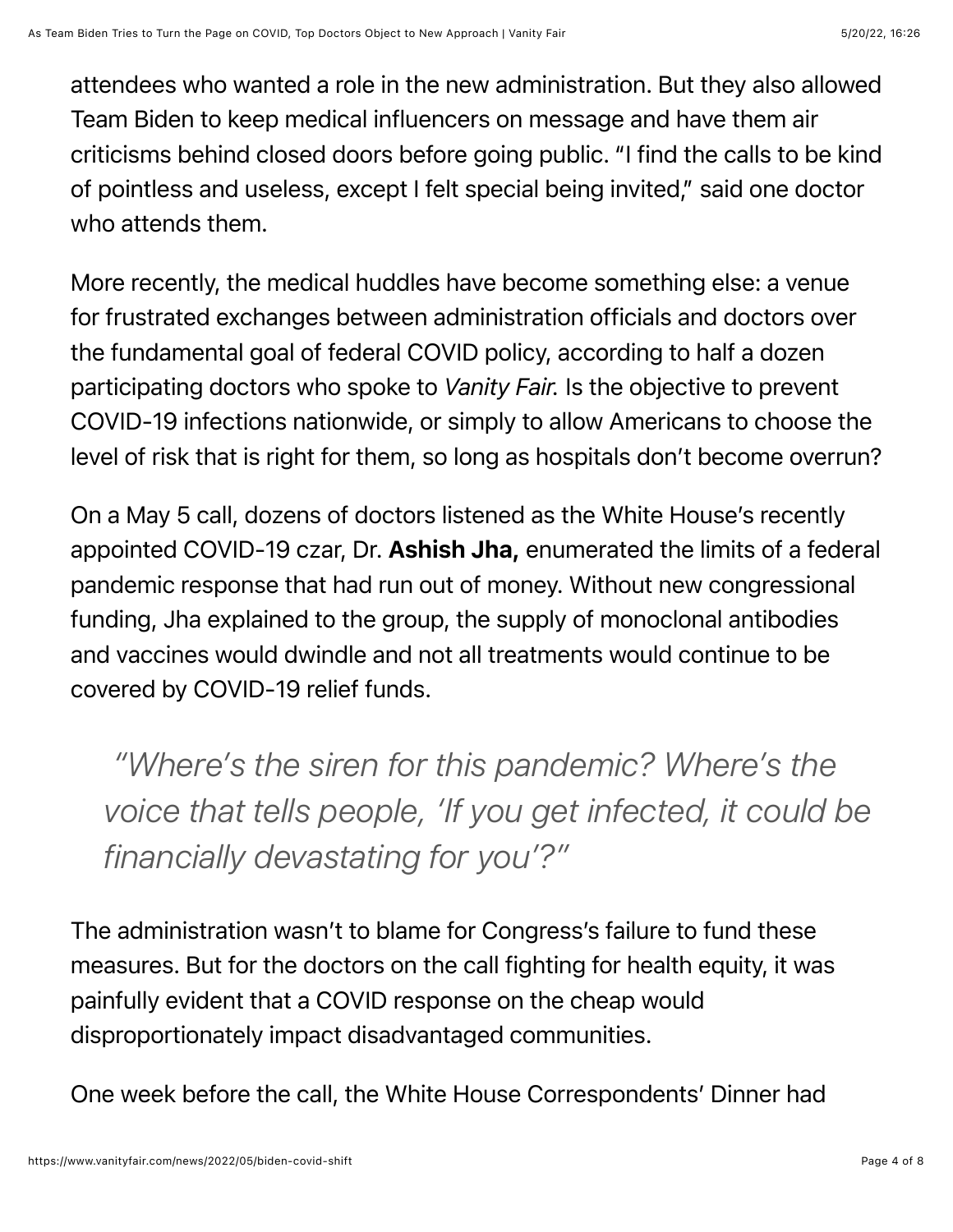become a battleground over what constitutes acceptable risk. Even as cases were once again skyrocketing, driven by the omicron subvariants BA.2 and BA.2.12.1, the federal response was shifting away from mandated precautions and toward personal risk assessment.

Jha seemed to signal support for this view when he told Fox News in the run-up to the dinner, "I think if people put in good safeguards, they can make it substantially safer—make sure people are vaccinated, make sure you have testing, improve ventilation. Those are strategies we have learned over the last two years." While Dr. **Anthony Fauci** pointedly skipped the dinner, Jha attended mask-less, as did most guests. The inevitable tally of sick correspondents afterward suggested that the banquet had been a superspreader event.

But to health-equity advocates on the call, including Dr. Ebony Hilton, a Virginia anesthesiologist, the event underscored a fundamental injustice at the heart of the pandemic response. Media executives and high-profile journalists who fall ill can usually get tested for free, consult their personal physicians, and, if warranted, take the antiviral drug Paxlovid. But the servers, drivers, and other support staff they came into contact with over the course of the weekend's festivities might have to pay for tests, seek out costly medical care, and hunt for someone willing to prescribe them the drug.

During the May 5 call, [according to Politico](https://www.politico.com/news/2022/05/06/fauci-correspondents-dinner-covid-message-00030767), Fauci himself voiced frustration with the public perception that the pandemic was effectively over. Hilton also spoke up, according to several people who were on the call, saying, in so many words, "Where's the siren for this pandemic? With hurricanes, we give warnings. Where's the voice that tells people, 'If you get infected, it could be financially devastating for you'?"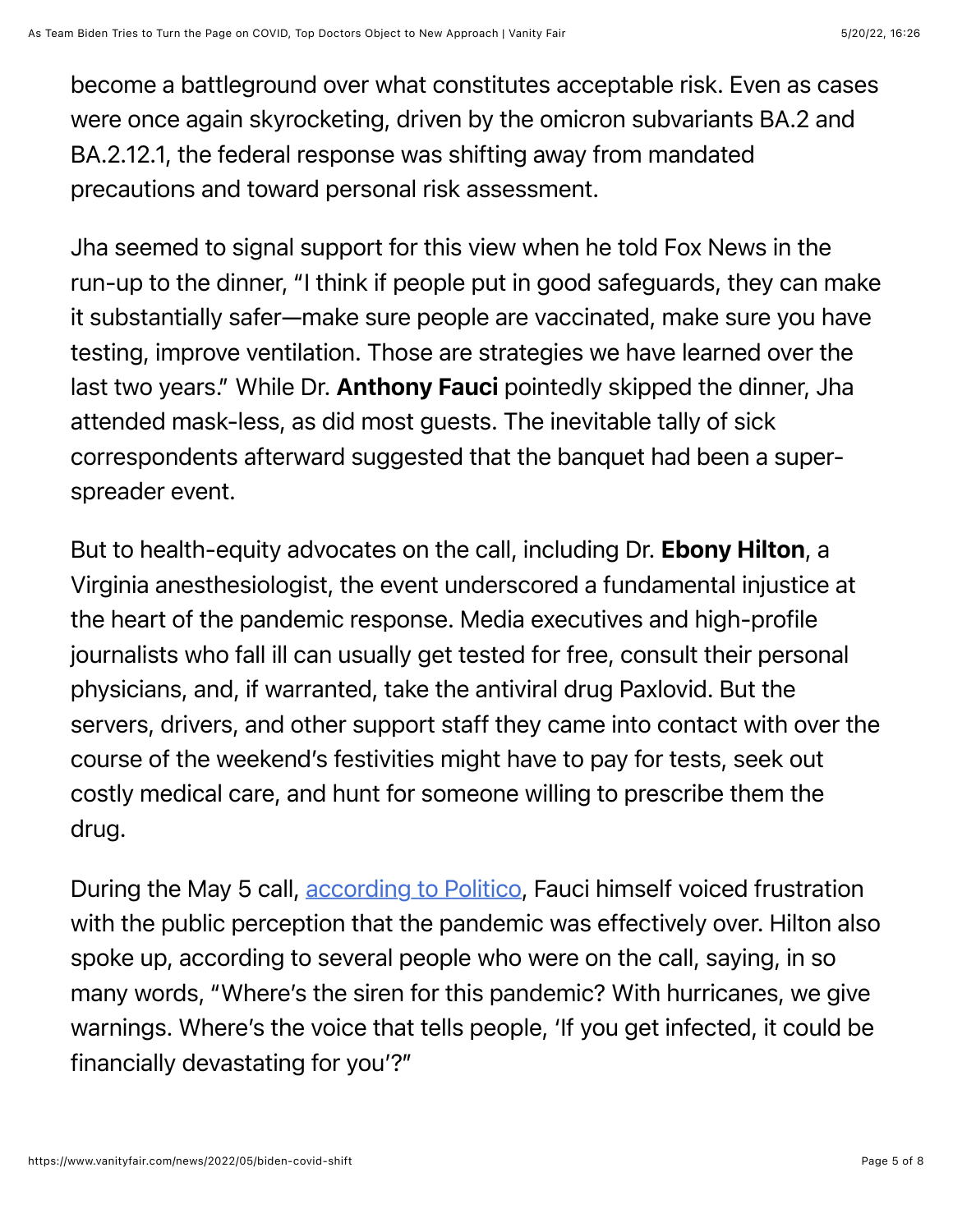Her remark was followed by silence.

Asked about her remarks by *Vanity Fair,* Hilton said that the conversations were off the record but that she had repeatedly expressed similar sentiments in public forums. A senior administration official said, "Health equity has been a huge part of everything we've done." Pointing to high vaccination rates among Black adults, free rapid COVID tests sent to homes in vulnerable zip codes, and millions of high-quality masks delivered to community health centers, the official added, "We know what's at stake."

From the earliest days of the pandemic, Trump offered rosy and false assurances that the virus was "totally under control" while attempting to stage-manage reality. In March 2020, for example, he said he didn't want a cruise ship filled with COVID-positive patients to dock in San Francisco because "I like the numbers being where they are. I don't need to have the numbers double because of one ship that wasn't our fault."

Biden won the election in part by pledging to restore unvarnished truth and scrupulous science to America's pandemic response. "Arriving in the White House to thousands of people dying every day, realizing we had no vaccines in inventory, more than half of vaccines sent to states were not getting into people's arms, millions of people looking for vaccines every day and not finding it, that was some scary stuff," Biden's former senior adviser Andy Slavitt told *Vanity Fair.* "Things got better from there, thanks to a lot of hard work and science."

And yet, on Wednesday, the White House COVID-19 press briefing offered a discordant picture of the new federal messaging. The director of the Centers for Disease Control and Prevention, Dr. Rochelle Walensky, warned of what appears to be a new surge: One third of Americans live in areas where viral transmission is now medium to high. Nonetheless, she emphasized that it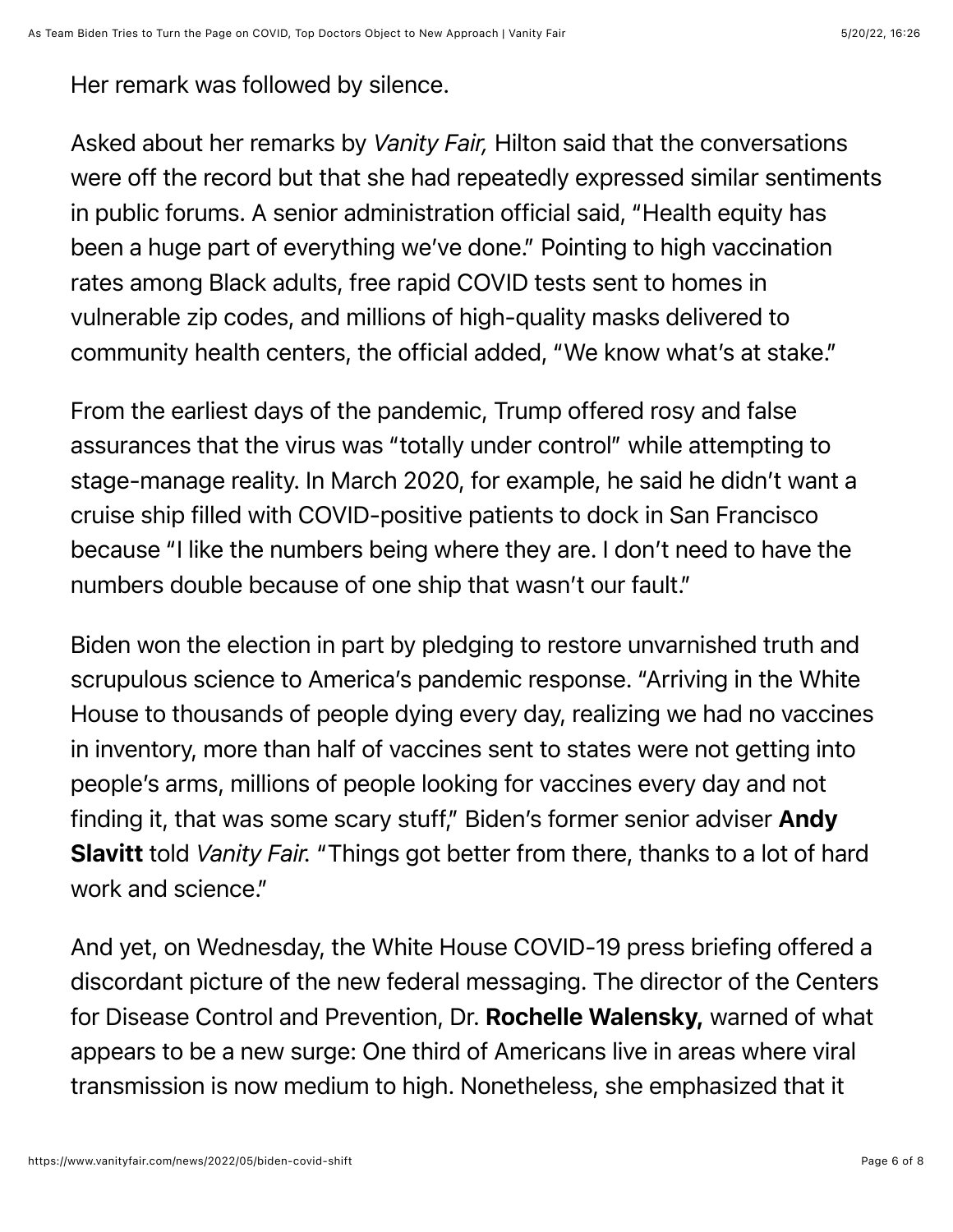would be up to individual Americans to choose to protect themselves: "We encourage everyone to use the menu of tools we have today to prevent further infection and severe disease, including wearing a mask, getting tested, accessing treatments early if infected, and getting vaccinated or boosted."

Critics say that that mixed message—COVID-19 is running rampant, but each American should decide how best to respond—risks sowing even more distrust. "I feel they are talking in circles and don't want to commit to a clear fact," said Bright at the Rockefeller Foundation. "I don't feel there is a level of transparency about all the data they have. I feel like they are [shielding] America in some way" from the reality of the virus.

"They are not willing to say, 'You are going to get this, therefore our goal is to make this safe," said Dr. Jeremy Faust, an emergency medicine doctor at Brigham and Women's Hospital in Boston. "They're not willing to say, 'Let it rip.'"

## *"Public health is ultimately about acknowledging what people are willing to do."*

Dr. Leana Wen, a public health professor at George Washington University, believes the administration is pulling its punches because, in part, "they don't want the backlash that's going to ensue from certain quarters who are still intent on a zero-COVID strategy, including many people in Biden's base who have already expressed their disappointment."

In late April, after an outcry from the medical community, even Fauci had to walk back comments to *PBS NewsHour* that America was "out of the pandemic phase" of the virus, which he later clarified to mean that the nation